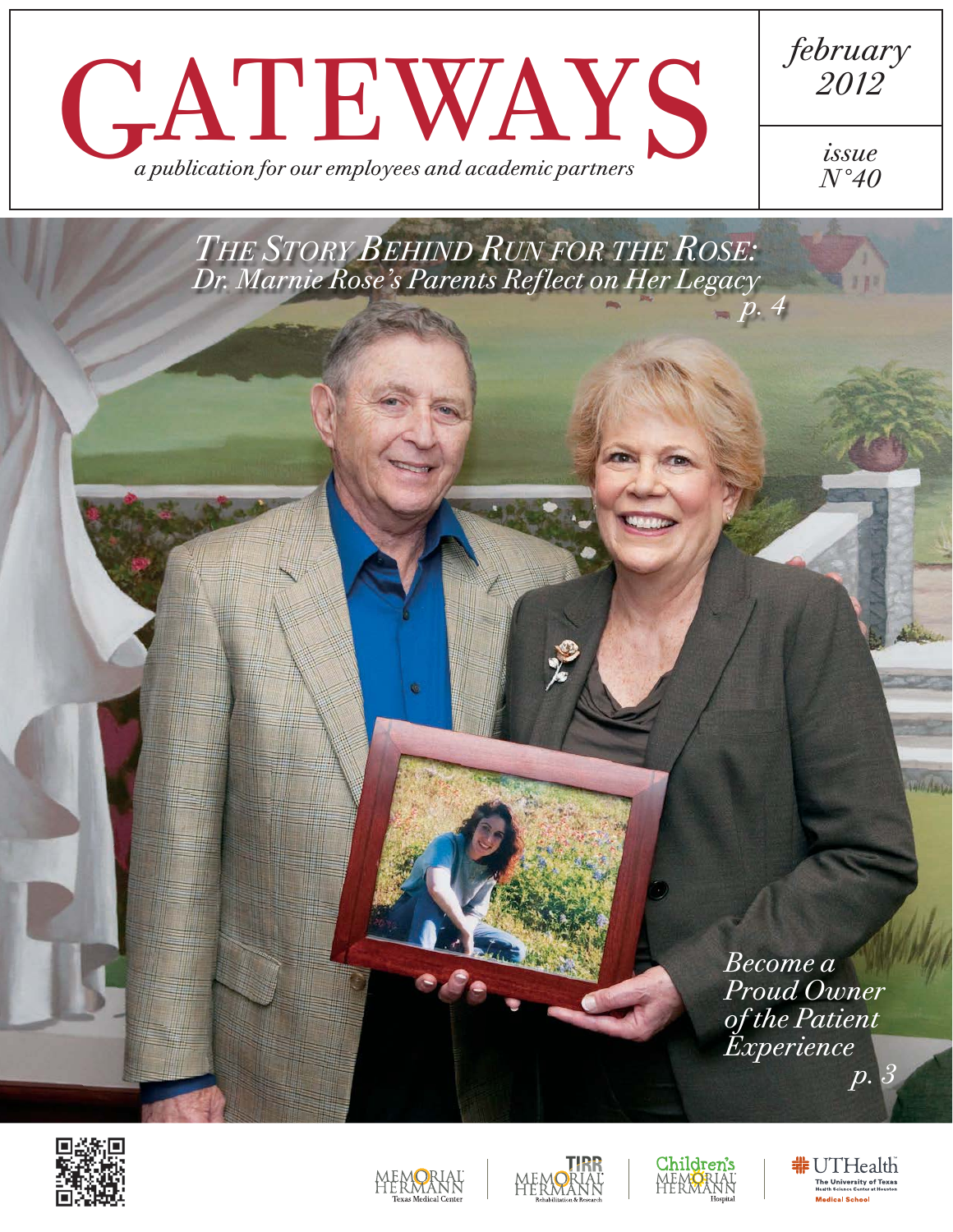## THE STORY BEHIND RUN FOR THE ROSE: DR. MARNIE ROSE'S PARENTS REFLECT ON HER LEGACY

 $\prod_{\text{viewers of the nationally televised}}$ n 2002, Marnie Rose, M.D., stunned reality series *Houston Medical* by pulling off her wig to reveal that she was both a doctor and a patient. The 27-yearold pediatric resident at Children's Memorial Hermann Hospital had been diagnosed with and was fighting to survive brain cancer.

Dr. Rose had agreed to be on the show because she thought it would help others and also wanted to draw attention to Children's Memorial Hermann Hospital, which she felt was overshadowed by other hospitals in the Texas Medical Center. The next five episodes would chronicle her life as a first- and second-year resident who was determined to keep working despite her illness. Sadly, Dr. Rose died on August 23, 2002, from complications of her cancer, just five weeks after the show's final episode aired.

In March of her first year in residency, Dr. Rose started having headaches and some discomfort in her foot, which were followed soon after by a focal seizure during the night.

"When Marnie was diagnosed with a brain tumor, it was so horrifying to learn that brain cancer was underrecognized, the research was underfunded, and the prognosis had not changed in 50 years," said Dr. Rose's mother, Lanie Rose. "In the last five years, there has been some amazing progress with survival time significantly extended for many, but brain tumors still often are fatal.

"Brain cancer was typically a disease of men in their 40s to 70s," said Lanie. "Marnie was a young female, a nonsmoker, who worked out and led a healthy lifestyle. She wanted people to know that anyone could get a brain tumor.

"Dr. Sharon Crandell, who headed the pediatric residency program, treated Marnie so kindly and compassionately and made accommodations for her to continue with her residency as long as possible, which meant so much to Marnie."

In memory of their daughter, the Roses created the Dr. Marnie Rose Foundation and established the Run for the Rose, a fundraising run/walk to raise money for brain cancer research and to fund initiatives at Children's Memorial Hermann Hospital.

"We had no idea what we were doing," said Lanie Rose. "I was

concerned that no one would show up. What if the first race just had our four family members?"

But people – including brain cancer patients who had been inspired by Dr. Rose – *did* show and the Dr. Marine Rose Foundation was able to net \$90,000 the first year. Now going into its 10th year, the event has raised \$784,000 for Children's Memorial Hermann Hospital.

"We never would have dreamed people would continue to contribute year after year," said Lanie. "The proceeds directly benefit Children's Memorial Hermann Hospital. I encourage friends and family members of patients who want to do something special for the hospital's doctors and nurses to donate or participate in the event."

The idea that was born out of love for a daughter lost to an insidious disease has now taken on a life of its own. The Dr. Marnie Rose Foundation has helped create and develop the Pediatric Palliative Care program – one of the first in the nation, with Marnie's Garden Room – a special room painted like a rose garden where parents and siblings can spend time with pediatric

## *Register for the 10th Annual Run for the Rose*

The 10th Annual Run for the Rose, held in the memory of Dr. Marnie Rose, a pediatrician who died of brain cancer, will take place Sunday, March 25 at Reliant Park. The 5K Fun Run/Walk begins at 8 a.m. and the 1K Family Fun Run/Walk begins at 8:30 a.m. To create a team, go to http://runfortherose.kintera.org. Please be sure to include "MH" or "UT" in your team names, so we can track donations. If you've already created a team, kindly email the team name to alisse.pratt@memorialhermann.org.

One T-shirt design will be created for all Memorial Hermann teams and will be free to any individual who raises \$25 or more. The event directly benefits Children's Memorial Hermann Hospital and pediatric and neuro-oncology research at UTHealth Medical School.